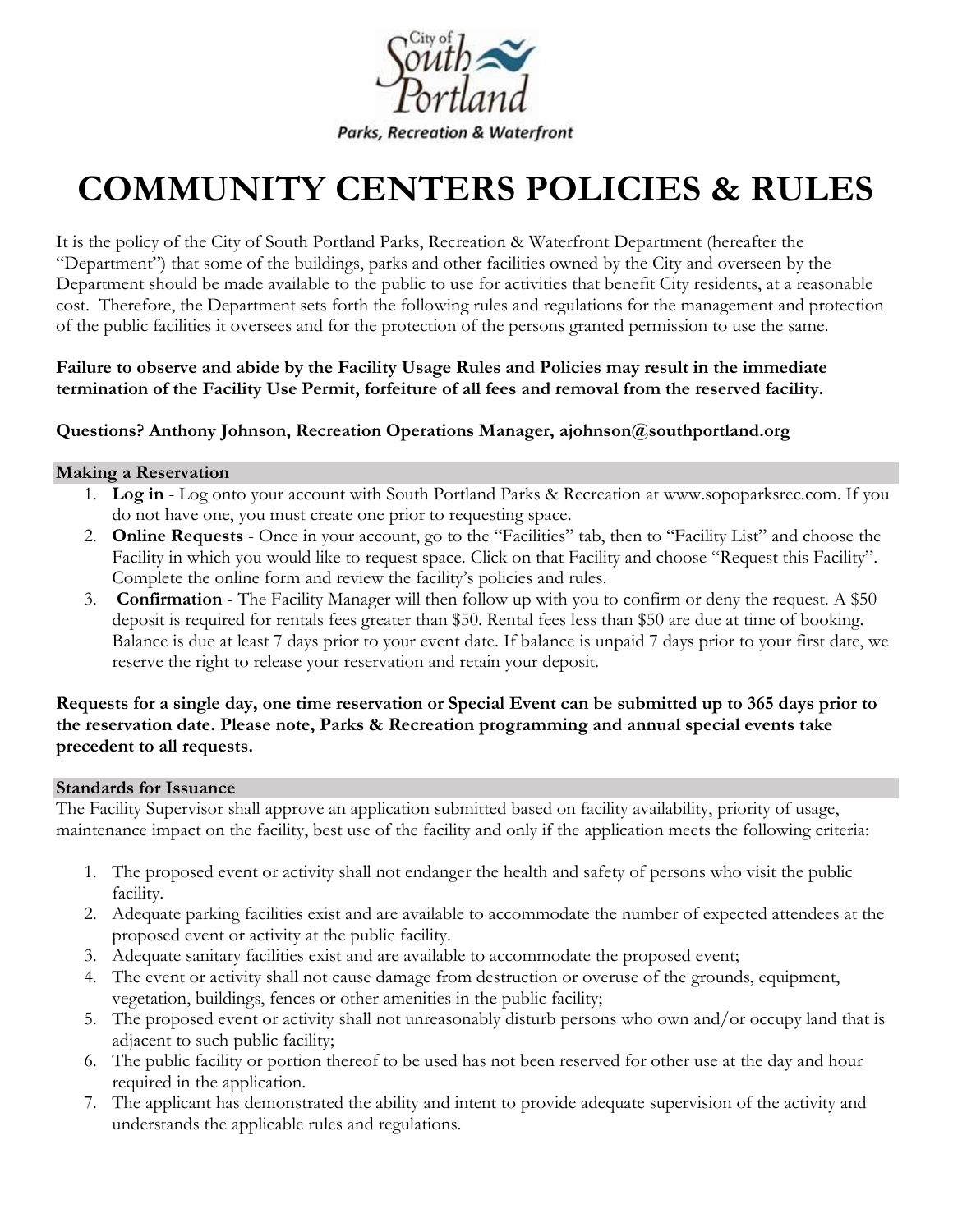#### **General Conditions of Use**

- 1. The applicant is responsible for leaving the public facilities in the same condition in which received, and shall be responsible for any loss or damage to facilities or equipment. The applicant shall be charged for any required repair or cleanup costs incurred as a result of the applicant's use of the public facilities.
- 2. The City shall not be liable for any damage or loss to any property of the applicant from any cause whatsoever while said property is located on the premises for storage purposes or otherwise.
- 3. The applicant is required to comply with all applicable federal, state and local statutes, ordinances and regulations, in addition to any policies or conditions imposed by the Facility Manager or Director of the Department upon approval of the request, including, but not limited to, all of the following:
	- Arranging and paying for adequate security services by the City of South Portland Police Department, if necessary.
	- When the use of City equipment is requested, arranging for qualified City employees to be present and available for the operation of the same.
	- When other City licenses, permits or approvals are required (*e.g.*, special event, food vendor, amplified sound, road closure, signage), the applicant must follow the proper procedure for seeking and obtaining such other licenses, permits or approvals. Contact the City Clerk's office at least 30 days prior to the event and once the other license, permit or approval is obtained, a copy must be submitted to the Facility Supervisor.
- 4. The applicant shall not engage in or allow any illegal activity to occur at the public facility. Illegal drugs, alcoholic beverages and/or tobacco products shall not be brought onto or consumed within the public facility.
- 5. The applicant is responsible for any damage to the public facility or any part thereof caused directly or indirectly by the applicant or his/her agents, employees, guests, or invitees. The applicant is required to indemnify the City for any claims arising from the applicant's use of the public facility.
- 6. Any outstanding debts owed to the City of South Portland or violation of City policies during a previous reservation will result in denial of usage of any facility.

#### **Insurance Requirements**

Renters are required to provide proof of general liability insurance provided by an insurance company or companies licensed or approved to do business in the State of Maine by the Maine Bureau of Insurance to cover any loss or damage to public facilities or City equipment in an amount not less than \$1 million.

- 1. All policies evidenced to the City shall name the City of South Portland as an additional insured.
- 2. Certificate Holder must read: **City of South Portland**

### **25 Cottage Road South Portland, ME 04106**

- 3. For any one-day event, proof of general liability insurance in compliance with this policy must be provided to the Facility Manager prior to approval of the use application.
- 4. Any tournament, league and/or organization must present proof of general liability insurance in compliance with this policy to the Facility Manager at least two (2) weeks prior to the event. Failure to do so may result in the cancellation of rental.

#### **If renter does not have insurance**

Maine Municipal Association Risk Management Services sponsors a Tenant Use Liability Program (TULIP), which provides an opportunity for general liability insurance for outside entities and private groups that wish to use municipal facilities owned by members of the MMA Property and Casualty Pool. The City is a member of the MMA Property and Casualty Pool, and so TULIP is available to users of City-owned public facilities. Coverage limits of \$1 million are available for the event/program, including liability for bodily injury and property damage. Go to: 1. <https://tulip.onebeaconentertainment.com/e/tulip/apply.aspx>

**2. Enter City's TULIP access ID code – 0419-007**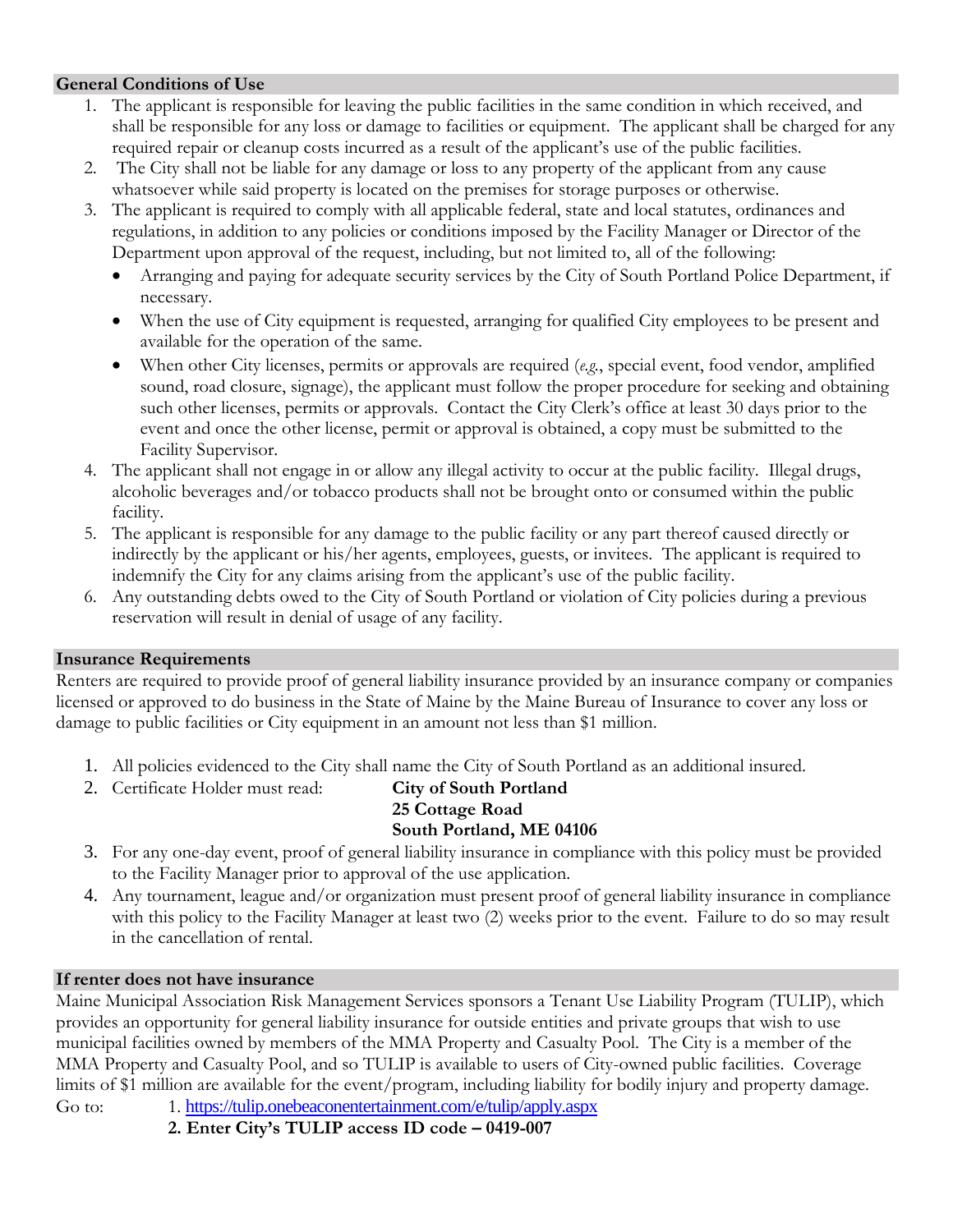#### **User Priority**

Groups that use city facilities are characterized as follows, organized from highest to lowest priority.

- 1. South Portland Parks, Recreation & Waterfront programs & events.
- 2. South Portland Schools and their associated School Committee sanctioned programs.
- 3. Non-profit organizations with 100% South Portland resident participation.
- 4. Non-profit organizations with less than 100% South Portland resident participation. Refer to fee schedule for rates.
- 5. Commercial, profit-making activities.
- All non-profit organizations must provide proof of current non-profit status including a recent copy of the IRS Form 990 and/or Tax Exempt Certificate.

#### **Administering Facility Rental Fees**

- 1. Priority 1 Groups or activities will not be charged a rental fee.
- 2. Priority 2 Groups or activities will not be charged a rental fee, but may be charged other support fees (site supervisor, technical support, maintenance support, etc.) depending on the nature of the event.
- 3. Priority 3 Groups or activities will not be charged a rental fee may be charged other support fees (site supervisor, technical support, maintenance support, etc.) depending on the nature of the event.
- 4. Priority 4 Groups or activities will be charged a rental fee at the resident rate, and may be charged other support fees (site supervisor, technical support, maintenance support, etc.) depending on the nature of the event.
- 5. Priority 5 Groups or activities will be charged a rental fee at the non-resident rate and may be charged other support fees (site supervisor, technical support, maintenance support, etc.) depending on the nature of the event.

#### **Cancellation/Refund Policy**

- 1. A \$50 deposit is required for rentals fees greater than \$50. Rental fees less than \$50 are due at time of booking. Balance is due at least 7 days prior to your event date. If balance is unpaid 7 days prior to your first date, we reserve the right to release your reservation and retain your deposit.
- 2. Cancellation greater than  $7$  days prior to rental  $=$  full refund
- 3. Cancellation less than 7 days prior to rental  $=$  loss of rental fee & deposit
- 4. Modification to rental less than 7 days prior to your event = an additional \$30 fee per request.
- 5. No show on date of rental  $=$  loss of rental fee & deposit.
- **Any event that is cancelled by the Facility Manager will receive a full refund or account credit.**

#### **Failure to Comply with Policy**

Any individual, group or organization that does not comply with the terms and conditions set forth in this Policy will be disqualified from future use of Department facilities at the discretion of the Director of the Department. Any person applying to use a Department facility and found to provide false information, such as false team member names and addresses, shall be disqualified from future use of the City facilities.

### **Please review General Rules (over) >>>**